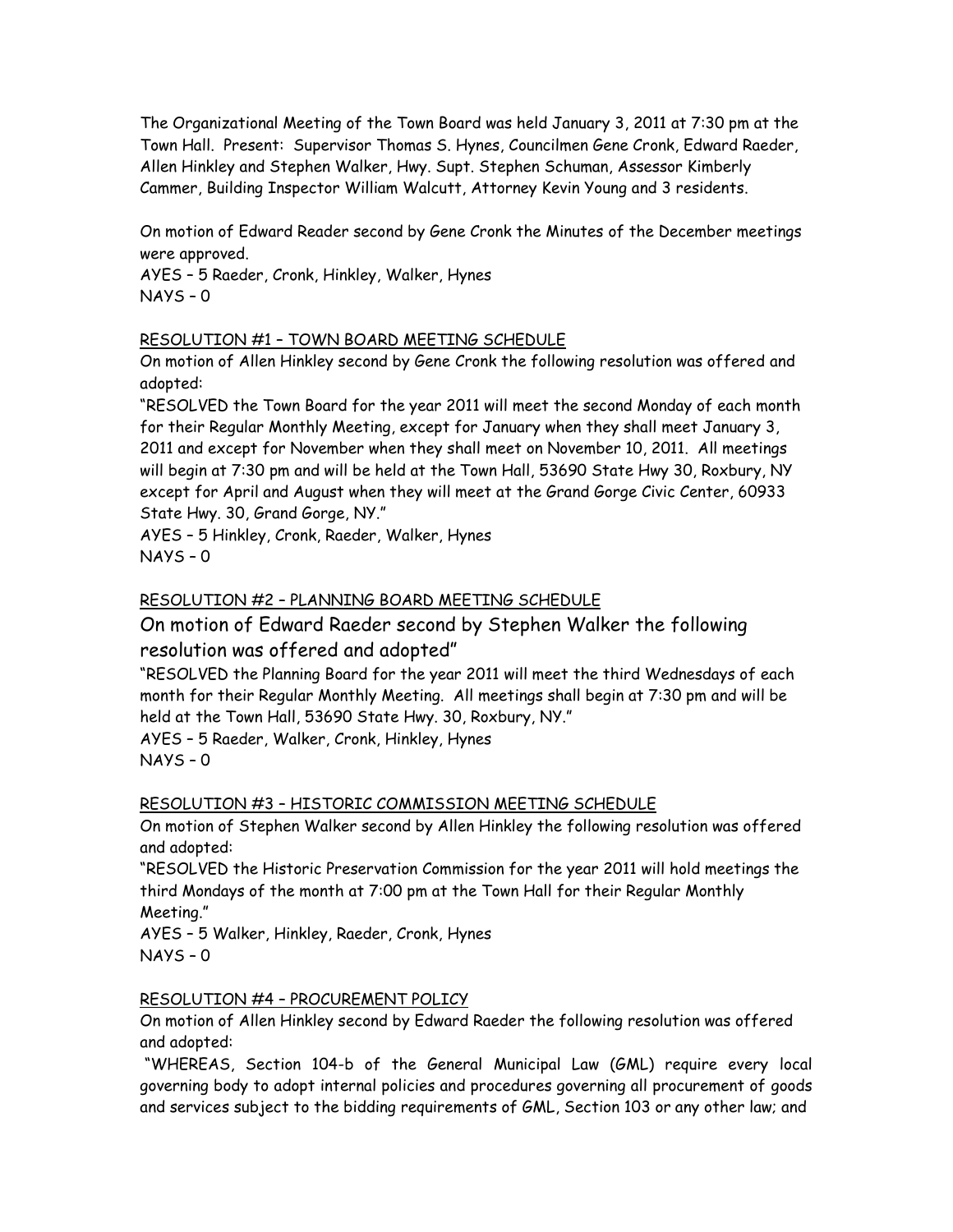WHEREAS, comments have been solicited from those officers of the Town of Roxbury involved with procurement;

NOW THEREFORE, BE IT RESOLVED, that the Town of Roxbury does hereby adopt the following procurement policies and procedures;

Guideline 1. All purchases of supplies or equipment which will exceed \$10,000 in the fiscal year or public works contracts over \$20,000 shall be formerly bid pursuant to GML, Section 103.

Guideline 2. All estimated purchases of:

A. Less than \$10,000 but greater than \$3,000 require a written request for a proposal (RFP) and written/fax quotes from two (2) vendors.

B. Less than \$3,000 but greater than \$1,000 requires an oral request for the goods and oral/fax quotes from two (2) vendors.

C. Less than \$1,000 but greater than zero are left to the discretion of the Purchaser. Guideline 3. All estimated public works contracts of:

A. Less than \$20,000 but greater than \$3,000 requires a written RFP and fax/proposals from two (2) contractors.

B. Less than \$3,000 but greater than zero are left to the discretion of the Purchaser. Guideline 4. Any written RFP shall describe the desired goods, quantity and the particulars of delivery. The Purchaser shall compile a list of all vendors from whom written/ fax/ oral quotes have been requested and the written/ fax /oral quotes offered.

All information gathered in complying with the procedures of this Guideline shall be preserved and filed with the documentation supporting the subsequent purchase or public works contract.

Guideline 5. The lowest responsible proposal or quote shall be awarded the purchase or public works contract unless the Purchaser prepares a written justification providing reasons why it is in the best interest of the Town of Roxbury and its taxpayers to make an award to other than the low bidder. If a bidder is not deemed responsible, facts supporting that judgment shall also be documented and filed with the record supporting the procurement.

Guideline 6. A good faith effort shall be made to obtain the required number of proposals or quotations. If the Purchaser is unable to obtain the required number of proposals or quotations, the Purchaser shall document the attempt made at obtaining the proposals. In no event shall the inability to obtain the proposals or quotes be a bar to the procurement. The Town Board reserves the right to waive the requirement of more than one proposal provided the Town Board determines that a reasonable effort was made to obtain more than one proposal and that the proposal received is fair and reasonable.

Guideline 7. Except when directed by the Town Board of the Town of Roxbury, no solicitation of written proposals or quotations shall be required under the following circumstances:

- a. Acquisition of professional services;
- b. Emergencies;
- c. Sole source situations;
- d. Goods purchased from agencies for the blind or severely handicapped;
- e. Goods purchased from correctional facilities;
- f. Goods purchased from another governmental agency;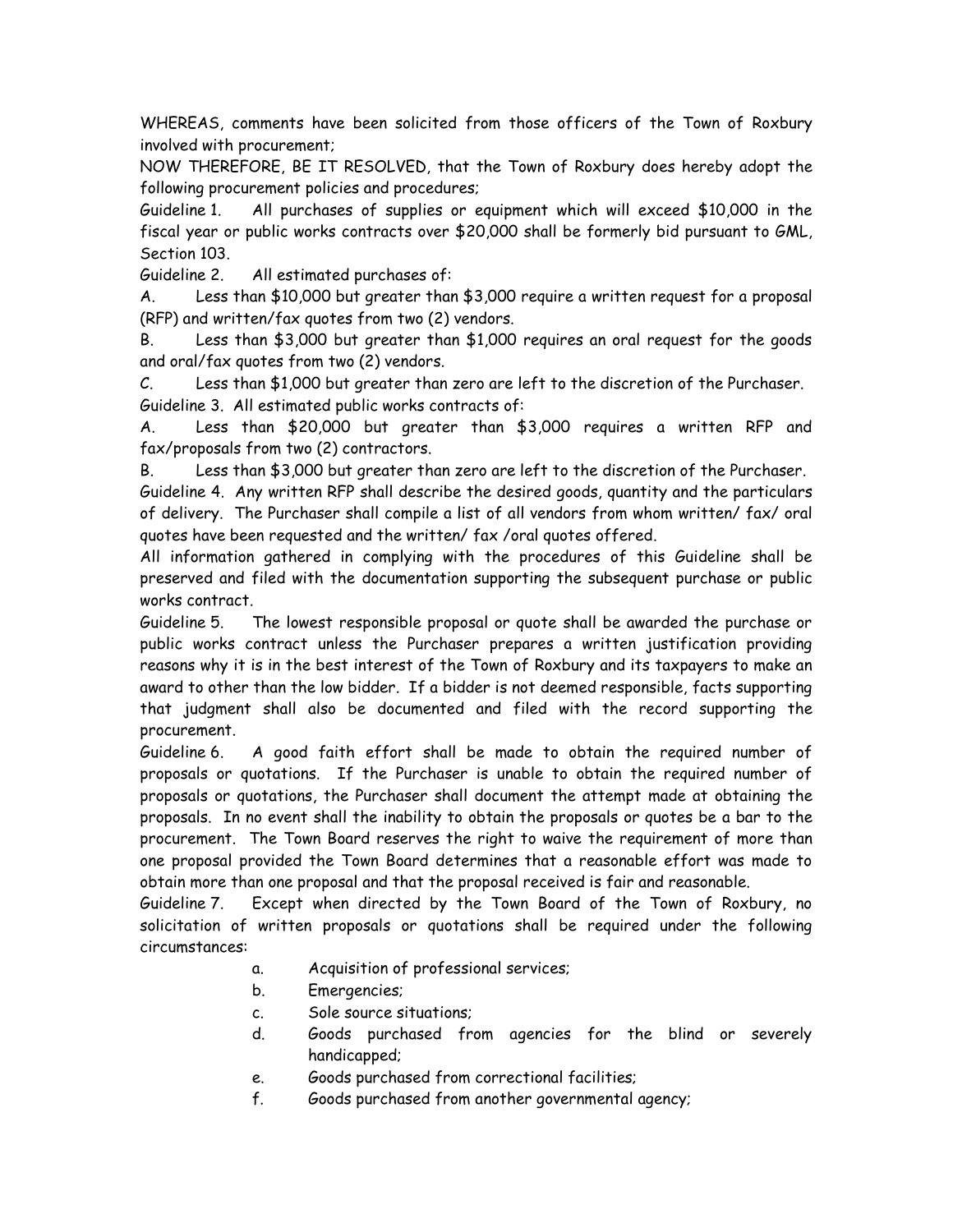- g. Goods purchased at auction;
- h. Goods purchased for less than \$350;
- i. Public works contracts for less than \$500.

AYES – 5 Hinkley, Raeder, Cronk, Walker, Hynes NAYS – 0

On motion of Edward Raeder second by Stephen Walker the Town Board adopted an Investment

Policy for Town funds for the year 2011. AYES – 5 Raeder, Walker, Cronk, Hinkley, Hynes NAYS – 0

#### RESOLUTION #5 – APPOINTMENTS AND COMMITTEES

On motion of Stephen Walker second by Allen Hinkley the following resolution was offered and

adopted:

|                                                | RESOLVED the Town Board approves the following appointments and committees: |                     |  |  |
|------------------------------------------------|-----------------------------------------------------------------------------|---------------------|--|--|
| POSITION                                       | <b>NAME</b>                                                                 | <b>TERM</b>         |  |  |
| <b>Budget Officer</b>                          | Diane Pickett                                                               | 1/1/11-12/31/11     |  |  |
| Assessor Clerk                                 | Stephanie Seminara                                                          | 1/1/11-12/31/11     |  |  |
| Justice Clerk                                  | Michelle Massell                                                            | $1/1/11 - 12/31/11$ |  |  |
| Town Historian                                 | Anthony Liberatore                                                          | 1/1/11-12/31/11     |  |  |
| Constable                                      | Stephen Williamson                                                          | $1/1/11 - 12/31/11$ |  |  |
| Dog Control Officer                            | Verna Dietrich                                                              | $1/1/11 - 12/31/11$ |  |  |
| <b>Building Inspector - CEO</b>                | William Walcutt                                                             | $1/1/11 - 12/31/11$ |  |  |
| Deputy Building Inspector -                    | <b>William Fane</b>                                                         | 1/1/11-12/31/11     |  |  |
| <b>CEO</b>                                     |                                                                             |                     |  |  |
| Attorney for the Town                          | Kevin Young                                                                 | $1/1/11 - 12/31/11$ |  |  |
| Water Clerk - 3 water                          | Diane Pickett                                                               | 1/1/11-12/31/11     |  |  |
| districts                                      |                                                                             |                     |  |  |
| Health Officer                                 | Daniel Sullivan                                                             | $1/1/11 - 12/31/11$ |  |  |
| School Crossing Guard                          | Sarah Cronk                                                                 | 1/1/11-12/31/11     |  |  |
| CRC Representative                             | Joseph Farleigh                                                             | 1/1/11-12/31/11     |  |  |
| <b>COMMITTEES</b>                              |                                                                             |                     |  |  |
| Highway                                        | Stephen Walker & Gene Cronk                                                 | $1/1/11 - 12/31/11$ |  |  |
| Water                                          | Edward Raeder & Gene Cronk                                                  | 1/1/11-12/31/11     |  |  |
| Personnel                                      | Edward Raeder & Allen Hinkley                                               | 1/1/11-12/31/11     |  |  |
| <b>Building &amp; Grounds</b>                  | Stephen Walker & Allen Hinkley                                              | 1/1/11-12/31/11     |  |  |
| Civic Center                                   | Edward Raeder & Thomas Hynes                                                | 1/1/11-12/31/11     |  |  |
| Kirkside Park                                  | Allen Hinkley & Stephen Walker<br>1/1/11-12/31/11                           |                     |  |  |
| AYES - 5 Walker, Hinkley, Cronk, Raeder, Hynes |                                                                             |                     |  |  |

NAYS – 0

RESOLUTION #6– OFFICIAL UNDERTAKING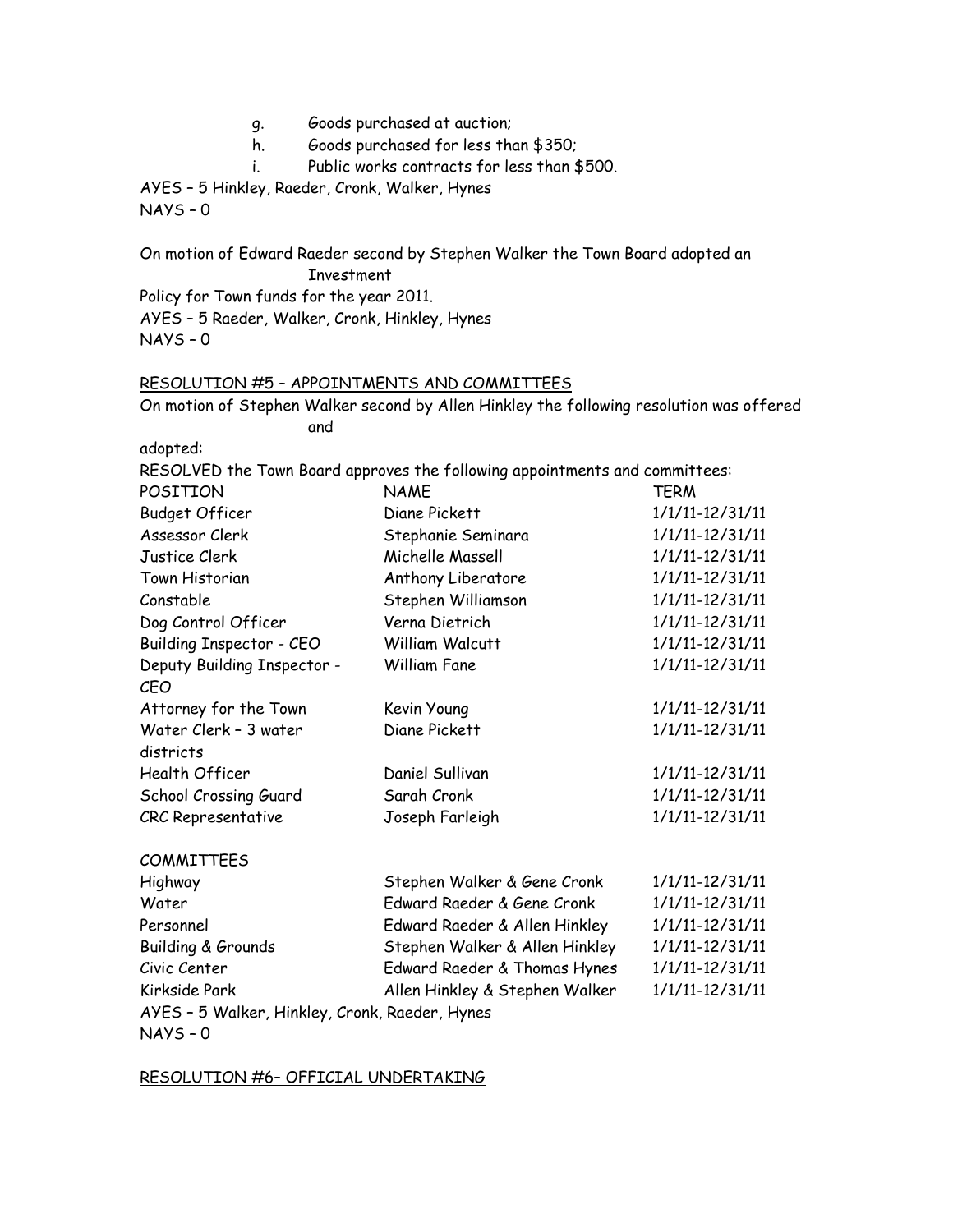On motion of Edward Raeder second by Stephen Walker the following resolution was offered and approved:

"RESOLVED the Town Board approves the Official Undertaking of appointed positions as to its form and manner of execution and the sufficiency of the insurance, as surety as prepared for the Town of Roxbury for 2011"

AYES – 5 Raeder, Walker, Cronk, Hinkley, Hynes NAYS – 0

The Town Supervisor appoints Carolynn J. Faraci as Supervisor Bookkeeper for the term 1/1/11-12/31/11.

The Town Supervisor appoints Edward Raeder as Deputy Supervisor for the term 1/1/11- 12/31/11.

The Highway Supt. appoints William Sprague as Deputy Hwy. Supt. for the term 1/1/11- 12/31/11.

The Town Clerk appoints Carolynn J. Faraci as Deputy Town Clerk #1 for the term 1/1/11- 12/31/11.

On motion of Gene Cronk second by Allen Hinkley the Town Board designates the Town Supervisor and Deputy Supervisor as official check signers for the year 2011. AYES – 5 Cronk, Hinkley, Raeder, Walker, Hynes NAYS – 0

On motion of Edward Raeder second by Stephen Walker the Town Board approves the services of Atlantic-Inland as Fire Inspector for the year 2011. AYES – 5 Raeder, Walker, Cronk, Hinkley, Hynes NAYS – 0

On motion of Allen Hinkley second by Edward Raeder the Town approved the Catskill Mountian News as the legal newspaper for the year 2011. AYES – 5 Hinkley, Raeder, Cronk, Walker, Hynes  $NAYS - 0$ 

On motion of Edward Raeder second by Gene Cronk the Town Board approved NBT Bank N.A. and the National Bank of Delaware County for banking for the year 2011. AYES – 5 Raeder, Cronk, Hinkley, Walker, Hynes  $NAYS - 0$ 

On motion of Stephen Walker second by Edward Raeder the Town Board approved the services of Sickler, Torchia, Allen & Churchill, CPA, PC as accountant/auditors of Town accounts for the year 2011.

AYES – 5 Walker, Raeder, Hinkley, Cronk, Hynes NAYS – 0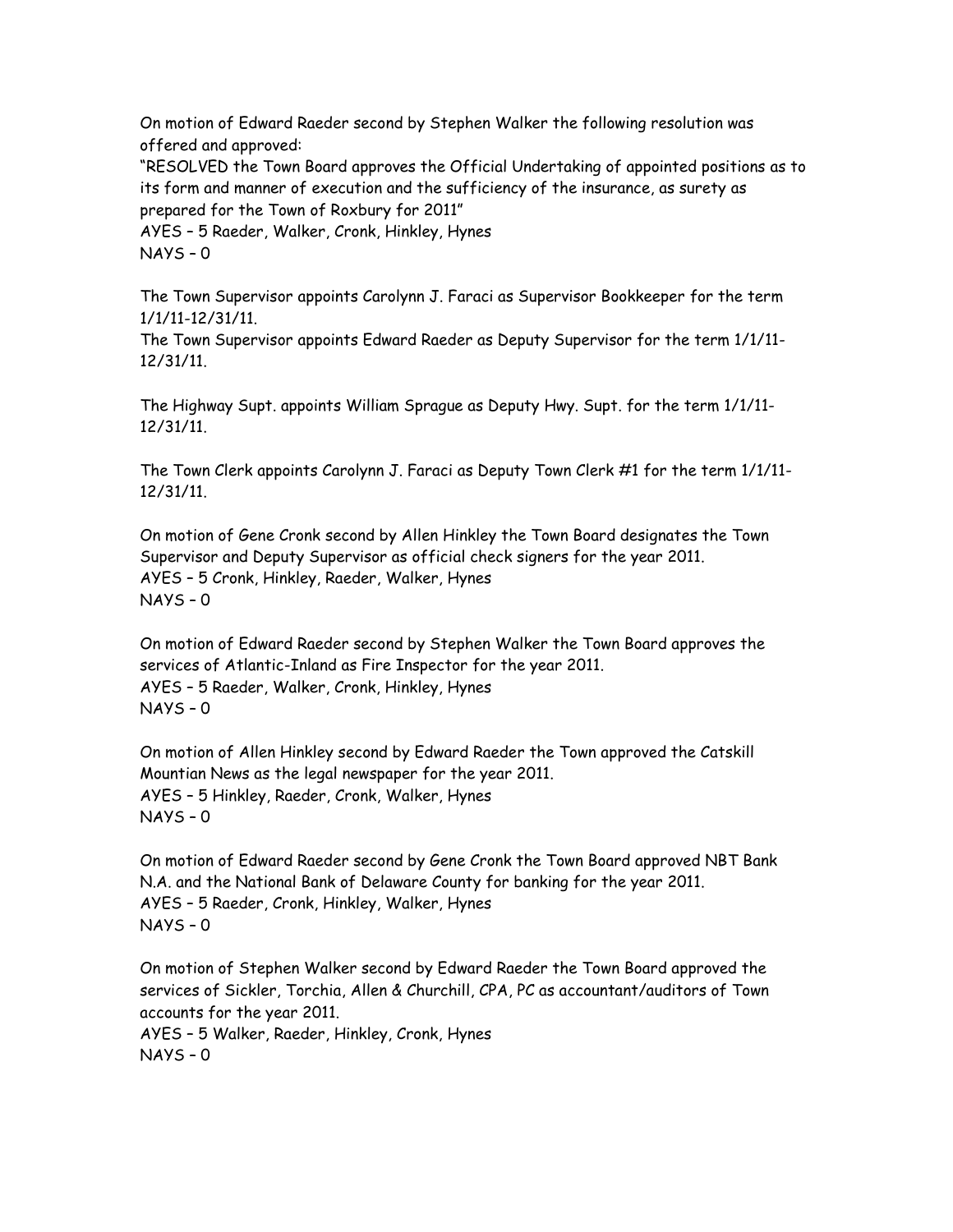On motion of Allen Hinkley second by Edward Raeder the Town Board approved LVDV Operations Inc. as water/sewer operator for the year 2011. AYES – Hinkley, Raeder, Cronk, Walker, Hynes NAYS – 0

On motion of Edward Raeder second buy Allen Hinkley the Town Board approved a mileage rate of \$.51/mile for employees using their own vehicle for Town business for the year 2011.

AYES – 5 Raeder, Hinkley, Walker, Cronk, Hynes NAYS – 0

On motion of Stephen Walker second by Edward Raeder the Town Board approved the payment of \$150 each to the Ralph S. Ives and Earl B. Dudley American Legion Posts for parades for the year 2011. AYES – Walker, Raeder, Cronk, Hinkley, Hynes

 $NAYS - 0$ 

On motion of Edward Raeder second by Stephen Walker the Town Board approved payment of \$300 to the Roxbury Fire District as a polling site for the year 2011. AYES – 5 Raeder, Walker, Cronk, Hinkley, Hynes NAYS – 0

On motion of Stephen Walker second by Allen Hinkley the Town Board approved the contract and payment of \$3,500 to Delaware County Planning Dept. for services in the year 2011.

AYES – 5 Walker, Hinkley, Cronk, Raeder, Hynes NAYS – 0

### RESOLUTION #7 – EXPENDITURE OF HIGHWAY FUNDS

On motion of Gene Cronk second by Stephen Walker the following resolution was offered and approved:

"RESOLVED that pursuant to the provisions of Section 284 of the Highway Law the Town Board agrees that moneys levied and collected in the Town for the repair and improvement of highways in the amount of \$735,000, and received from the State for State Aid for the repair and improvement of highways shall be set aside and expended for repairs upon 112 miles of town highways including sluices, culverts and bridges having a span of less than 5 feet in length."

AYES – 5 Cronk, Walker, Raeder, Hinkley, Hynes NAYS – 0

On motion of Gene Cronk second by Edward Raeder the Town Board approved the payment of \$500 each to the Roxbury Sr. Citizen Club and the Grand Gorge Sr. Social Club for the year 2011.

AYES – 5 Cronk, Raeder, Hinkley, Walker, Hynes  $NAYS - 0$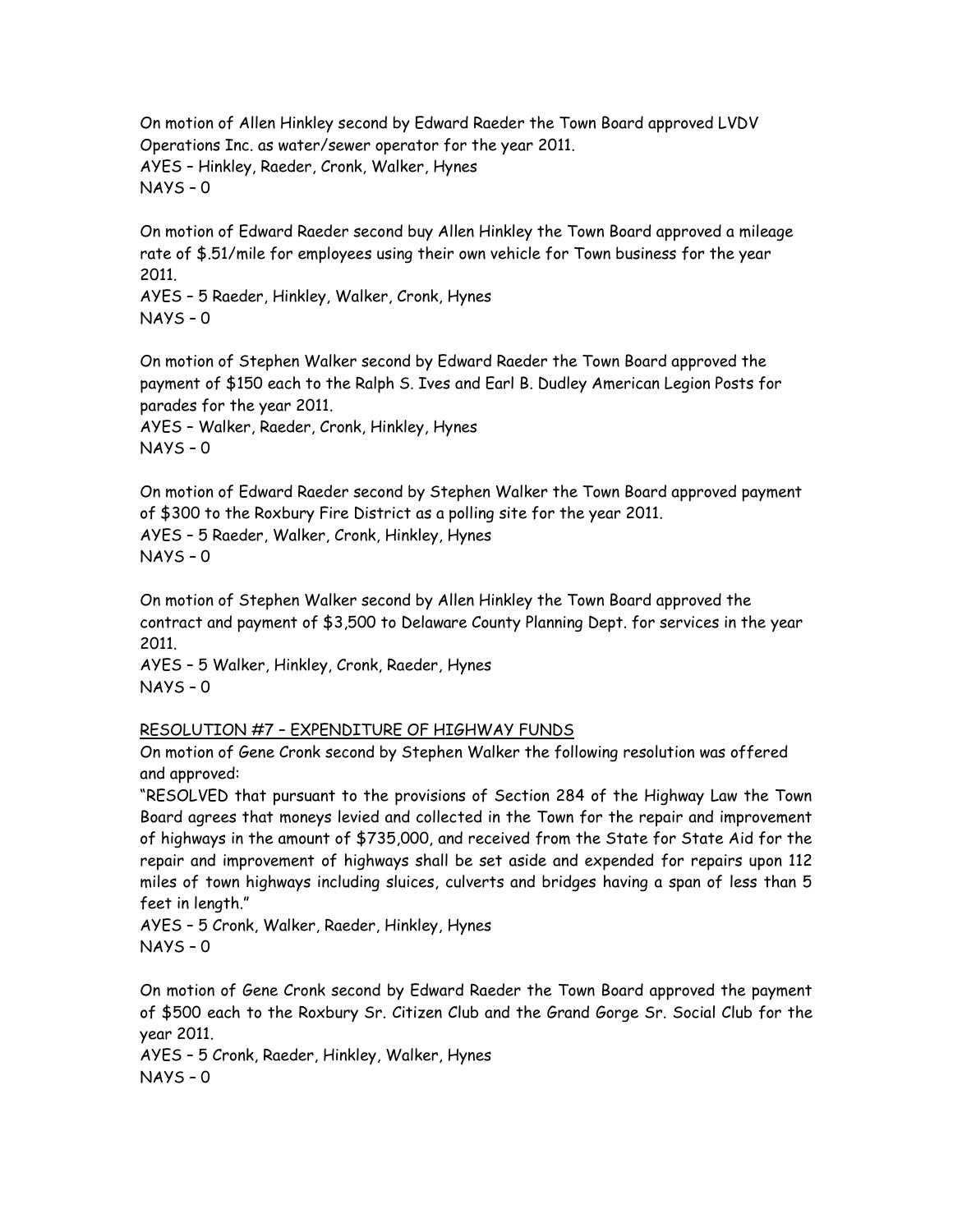On motion of Stephen Walker second by Allen Hinkley the Town Board approved the payment of \$11,000 to the Roxbury Library for the year 2011. AYES – 5 Walker, Hinkley, Raeder, Cronk, Hynes NAYS – 0

On motion of Allen Hinkley second by Gene Cronk the Town Board approved the Town Clerk's Monthly Report for December 2010 in the amount of \$1,144.16 (Town Clerk \$244.16 and Building Permits \$900.00)

AYES – 5 Hinkley, Cronk, Raeder, Walker, Hynes NAYS – 0

On motion of Edward Raeder second by Allen Hinkley the Town Board approved the Supervisor's Report for December 2010. AYES – 5 Raeder, Hinkley, Cronk, Walker, Hynes NAYS – 0

On motion of Allen Hinkley second by Gene Cronk the Town Board approved the transfer of \$8,044 from General Fund to Capital Projects to cover radio costs on abstract #1-2011. Said costs shall be reimbursed to General Fund upon receipt of grant funds. AYES – 5 Hinkley, Cronk, Raeder, Walker, Hynes NAYS – 0

The Town Clerk's annual report of Planning Board training was distributed to the Town Board.

Highway Supt. Stephen Schuman stated that the speed sign will be erected on Sally's Alley this week and discussed the truck repairs. Atty. Young offered to send a letter to the vendor regarding the matter.

On motion of Gene Cronk second by Stephen Walker the Town Attorney was directed to send written correspondence to Cummins Motors stating the Town's disagreement with findings on warranty coverage for the truck down with engine repairs. AYES – 5 Cronk, Walker, Raeder, Hinkley, Hynes NAYS - 0

Building Inspector William Walcutt stated that Jane Madore installed her sewer lateral in the Grand Gorge sewer extension district this month.

Discussion took place on the draft Building Inspector guidelines. Notice of the Site Plan Law will be added to the Building Permit application. Adoption of the guidelines was tabled until a later date.

Assessor Kimberly Cammer stated that the Basic Star now has an income cap at \$500,000 and discussed the State procedure for review of the same, stated that there were 31 building sales and 17 land sales (including 5 land sales to NYCDEP), and stated that the tentative EQ Rate is at 28.42%.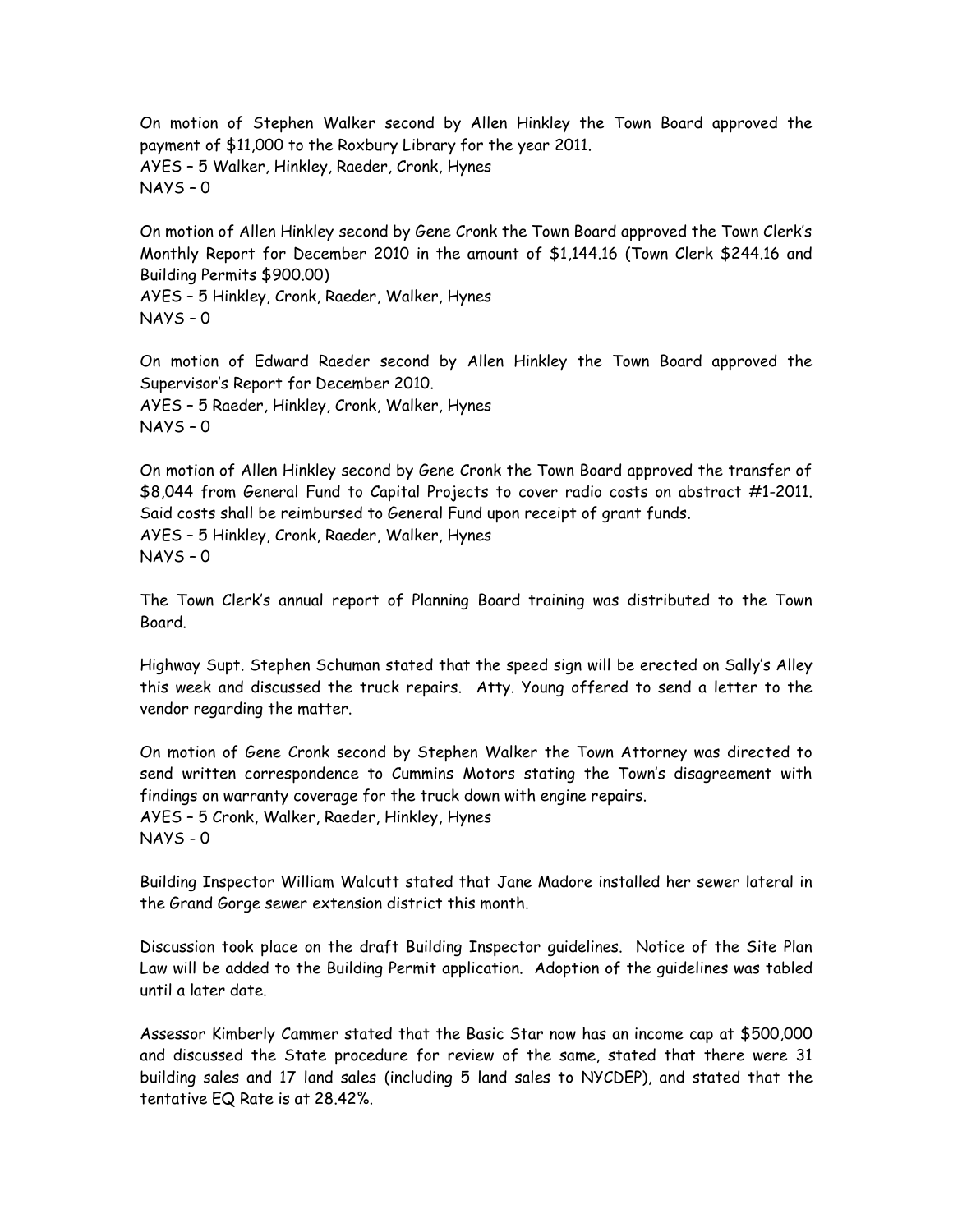Karina Walker of the Historic Commission requested to stagger the terms of the 5 member commission, requested re-appointment of Robert Cucinotta and Douglas Kadow to their expired Historic Commission terms and requested new appointment of William Allison for the expired term of Michael Mathis, stated that the new website is up and running and requested the Board and departments to review info on the site if changes/additions are needed, discussed the new business site.

On motion of Stephen Walker second by Allen Hinkley the Town Board approves the reappointment of Robert Cucinotta and Douglas Kadow to the Historic Commission for the term 1/1/11-12/31/14 and approves new appointment of William Allison for the term 1/1/11- 12/31/14.

AYES – 5 Walker, Hinkley, Raeder, Cronk, Hynes NAYS - 0

#### RESOLUTION #8 – PUBLIC HEARING PROPOSED LOCAL LAW #1-2011 HISTORIC PRESERVATION COMMISSION CHANGES

On motion of Stephen Walker second by Allen Hinkley the following resolution was offered and adopted:

"WHEREAS, the Town Board of the Town of Roxbury, New York (the "Town"), deems it necessary to amend the Historic Preservation Law to reduce the Historic Preservation Commission membership terms from four (4) years to three (3) years and to reduce the Commission membership from seven (7) to five (5) members.

NOW, THEREFORE, BE IT RESOLVED, that said Town Board shall meet at the Town Hall, 53690 State Highway 30, Roxbury, New York, on February 14, 2011, at 7:00 pm to hear all persons interested in the matter of the adoption of the amendment to Local Law #1 of 2009, and be it

FURTHER RESOLVED, that the Town Clerk is hereby authorized and directed to publish notice of said hearing in the Catskill Mountain News the official newspaper of the Town, and to post copies of such notice in the manner provided by law."

AYES – 5 Walker, Hinkley, Raeder, Cronk, Hynes NAYS - 0

Discussion took place on revising the Comp Plan. Attorney Young and Peg Ellsworth will meet with the contractor to discuss the work.

Atty. Young has reviewed the current Ethics codes on file and finds that the law from 1970 and the Employee handbook are adequate per current requirements and recommends no changes. Article 8 law will be posted in all workplaces. Discussion also took place on conflict of interest.

On motion of Gene Cronk second by Edward Raeder the Town Board, Attorney and Assessor went into Executive Session at 9:02 pm to discuss a legal matter. The Board returned to the regular meeting at 9:25 pm where it was stated that no decision was made as a result of Executive Session.